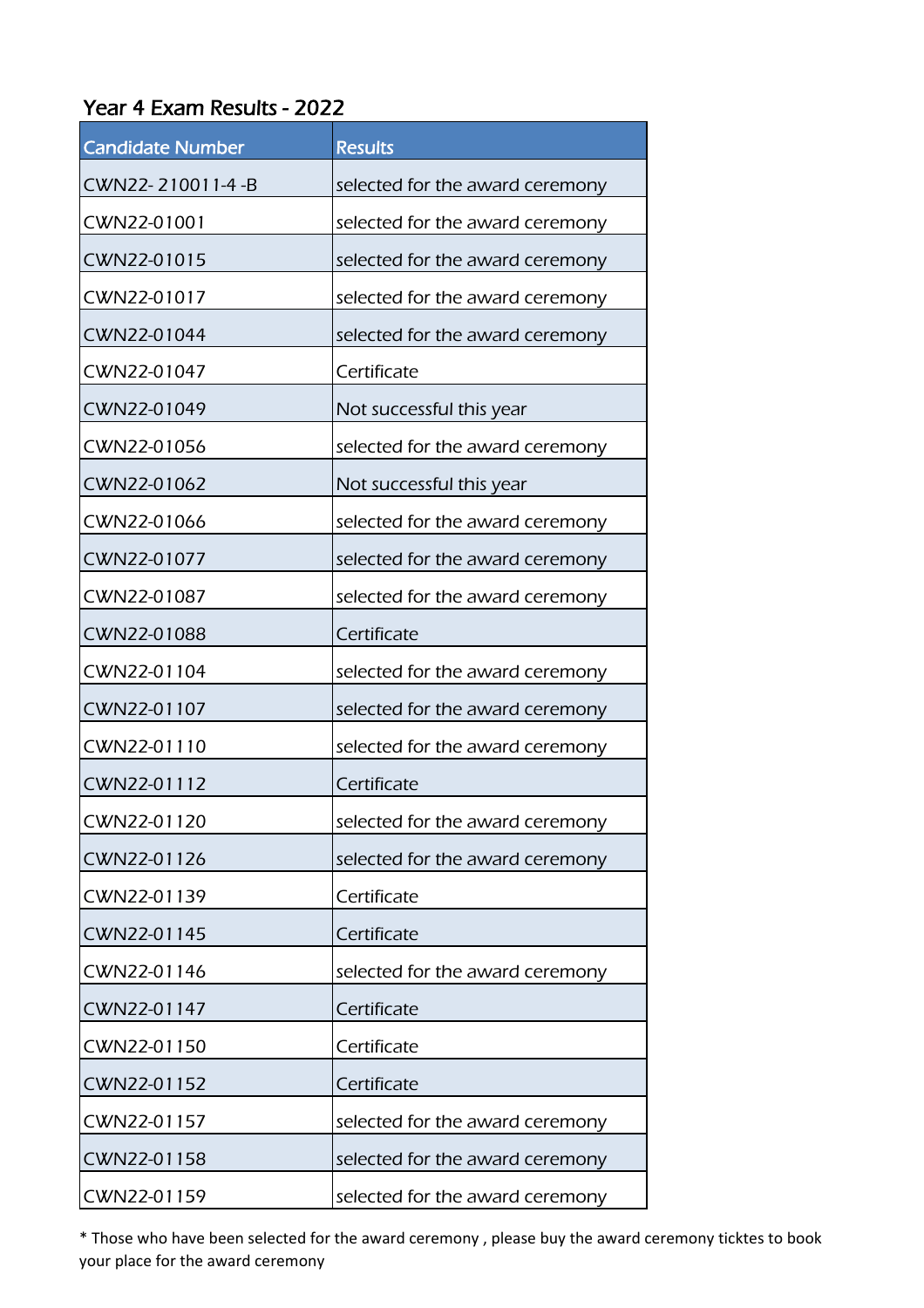| <b>Candidate Number</b> | <b>Results</b>                  |
|-------------------------|---------------------------------|
| CWN22-01177             | selected for the award ceremony |
| CWN22-01182             | selected for the award ceremony |
| CWN22-01187             | selected for the award ceremony |
| CWN22-01190             | Not successful this year        |
| CWN22-10026-4           | Certificate                     |
| CWN22-10821-4           | Certificate                     |
| CWN22-11061-4           | selected for the award ceremony |
| CWN22-11256-4           | Not successful this year        |
| CWN22-11393-4           | selected for the award ceremony |
| CWN22-11572-4           | selected for the award ceremony |
| CWN22-11630-4           | selected for the award ceremony |
| CWN22-11908-4           | Certificate                     |
| CWN22-11925-4           | Not successful this year        |
| CWN22-12471-4           | Certificate                     |
| CWN22-12660-4           | Certificate                     |
| CWN22-12841-4           | selected for the award ceremony |
| CWN22-13018-4           | selected for the award ceremony |
| CWN22-13074-4           | selected for the award ceremony |
| CWN22-13078-4           | Certificate                     |
| CWN22-13175-4           | selected for the award ceremony |
| CWN22-13635-4           | Certificate                     |
| CWN22-13973-4           | Not successful this year        |
| CWN22-14295-4           | Certificate                     |
| CWN22-14332-4           | selected for the award ceremony |
| CWN22-14588-4           | Certificate                     |
| CWN22-14945-4           | Not successful this year        |
| CWN22-14984-4           | Certificate                     |
| CWN22-1499              | Certificate                     |
| CWN22-15201-4           | Not successful this year        |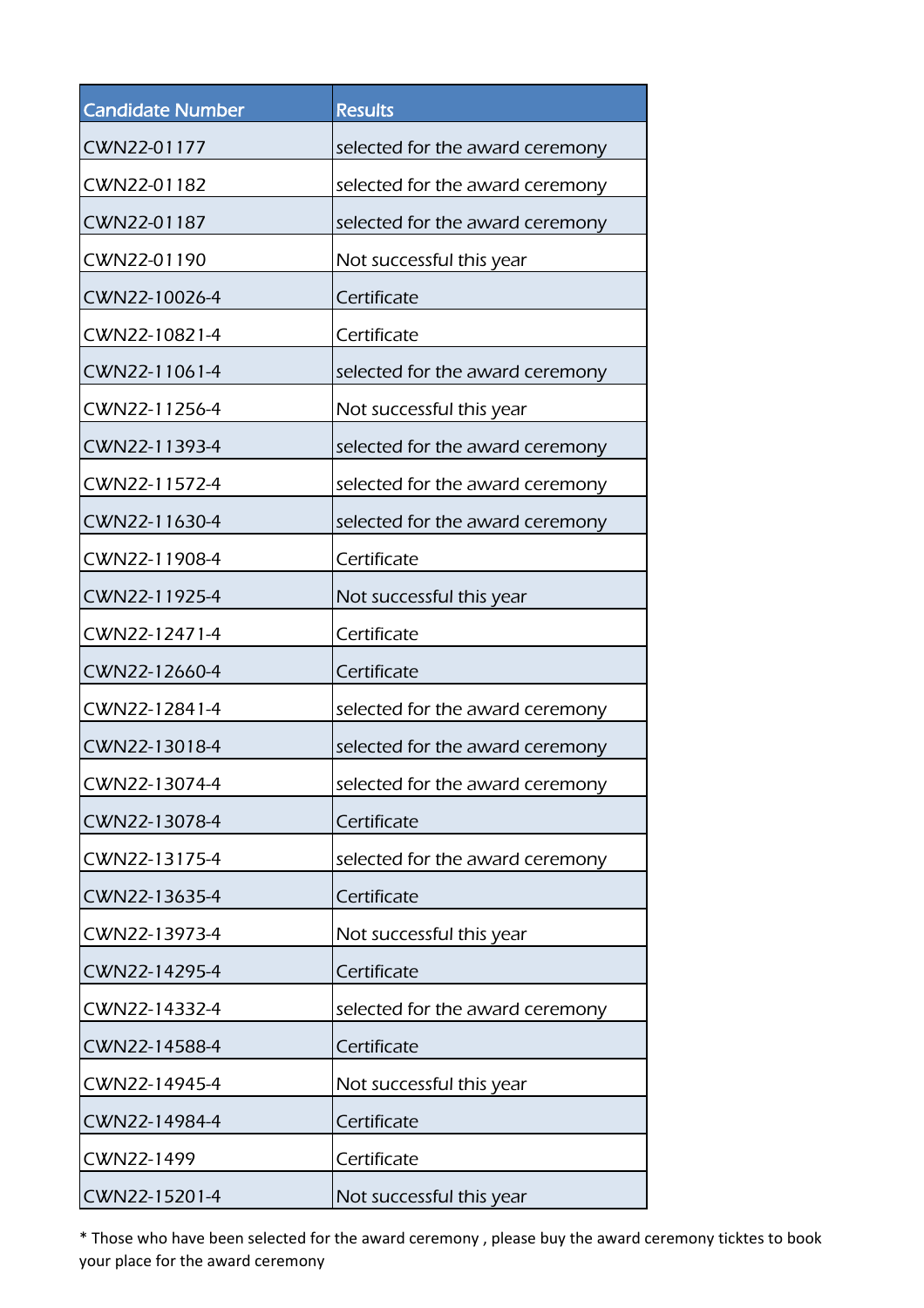| <b>Candidate Number</b> | <b>Results</b>                  |
|-------------------------|---------------------------------|
| CWN22-15575-4           | selected for the award ceremony |
| CWN22-16454-4           | Certificate                     |
| CWN22-16730-4           | selected for the award ceremony |
| CWN22-16738-4           | Certificate                     |
| CWN22-16849-4           | Certificate                     |
| CWN22-17477-4           | selected for the award ceremony |
| CWN22-17640-4           | Certificate                     |
| CWN22-17991-4           | selected for the award ceremony |
| CWN22-18059-4           | Not successful this year        |
| CWN22-18077-4           | selected for the award ceremony |
| CWN22-20087-4           | selected for the award ceremony |
| CWN22-20431-4           | Certificate                     |
| CWN22-20610-4           | selected for the award ceremony |
| CWN22-20642-4           | Not successful this year        |
| CWN22-20965-4           | Not successful this year        |
| CWN22-21300-4           | selected for the award ceremony |
| CWN22-21850-4           | Not successful this year        |
| CWN22-21887-4           | Certificate                     |
| CWN22-22049-4           | Not successful this year        |
| CWN22-22232-4           | Certificate                     |
| CWN22-22402-4           | selected for the award ceremony |
| CWN22-22594-4           | selected for the award ceremony |
| CWN22-22598-4           | selected for the award ceremony |
| CWN22-22702-4           | Certificate                     |
| CWN22-22776-4           | Certificate                     |
| CWN22-22821-4           | Certificate                     |
| CWN22-23568-4           | Certificate                     |
| CWN22-23765-4           | Certificate                     |
| CWN22-23858-4           | Certificate                     |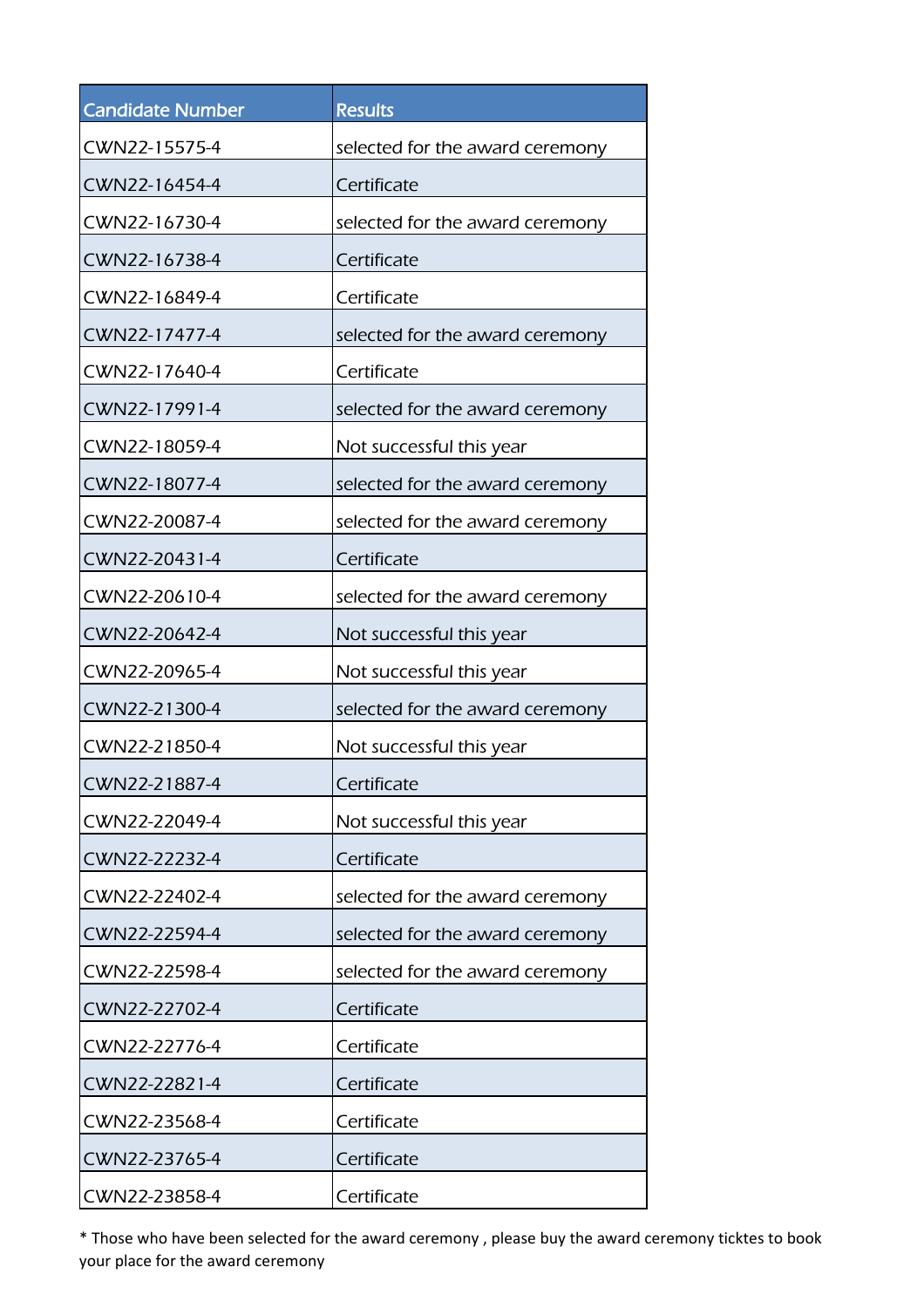| <b>Candidate Number</b> | <b>Results</b>                  |
|-------------------------|---------------------------------|
| CWN22-24104-4           | Certificate                     |
| CWN22-24219-4           | Certificate                     |
| CWN22-24328-4           | selected for the award ceremony |
| CWN22-24521-4           | selected for the award ceremony |
| CWN22-25121-4           | Certificate                     |
| CWN22-25212-4           | Certificate                     |
| CWN22-25221-4           | selected for the award ceremony |
| CWN22-25628-4           | Certificate                     |
| CWN22-25938-4           | selected for the award ceremony |
| CWN22-26227-4           | Certificate                     |
| CWN22-26610-4           | Not successful this year        |
| CWN22-26728-4           | Certificate                     |
| CWN22-28415-4           | selected for the award ceremony |
| CWN22-28430-4           | selected for the award ceremony |
| CWN22-28471-4           | Not successful this year        |
| CWN22-28818-4           | Certificate                     |
| CWN22-29119-4           | Certificate                     |
| CWN22-29672-4           | selected for the award ceremony |
| CWN22-29821-4           | Not successful this year        |
| CWN22-30139-4           | Certificate                     |
| CWN22-30614-4           | Certificate                     |
| CWN22-30680-4           | Not successful this year        |
| CWN22-31058-4           | Certificate                     |
| CWN22-31299-4           | selected for the award ceremony |
| CWN22-31441-4           | selected for the award ceremony |
| CWN22-31572-4           | Certificate                     |
| CWN22-31631-4           | Certificate                     |
| CWN22-32249-4           | Certificate                     |
| CWN22-32436-4           | Not successful this year        |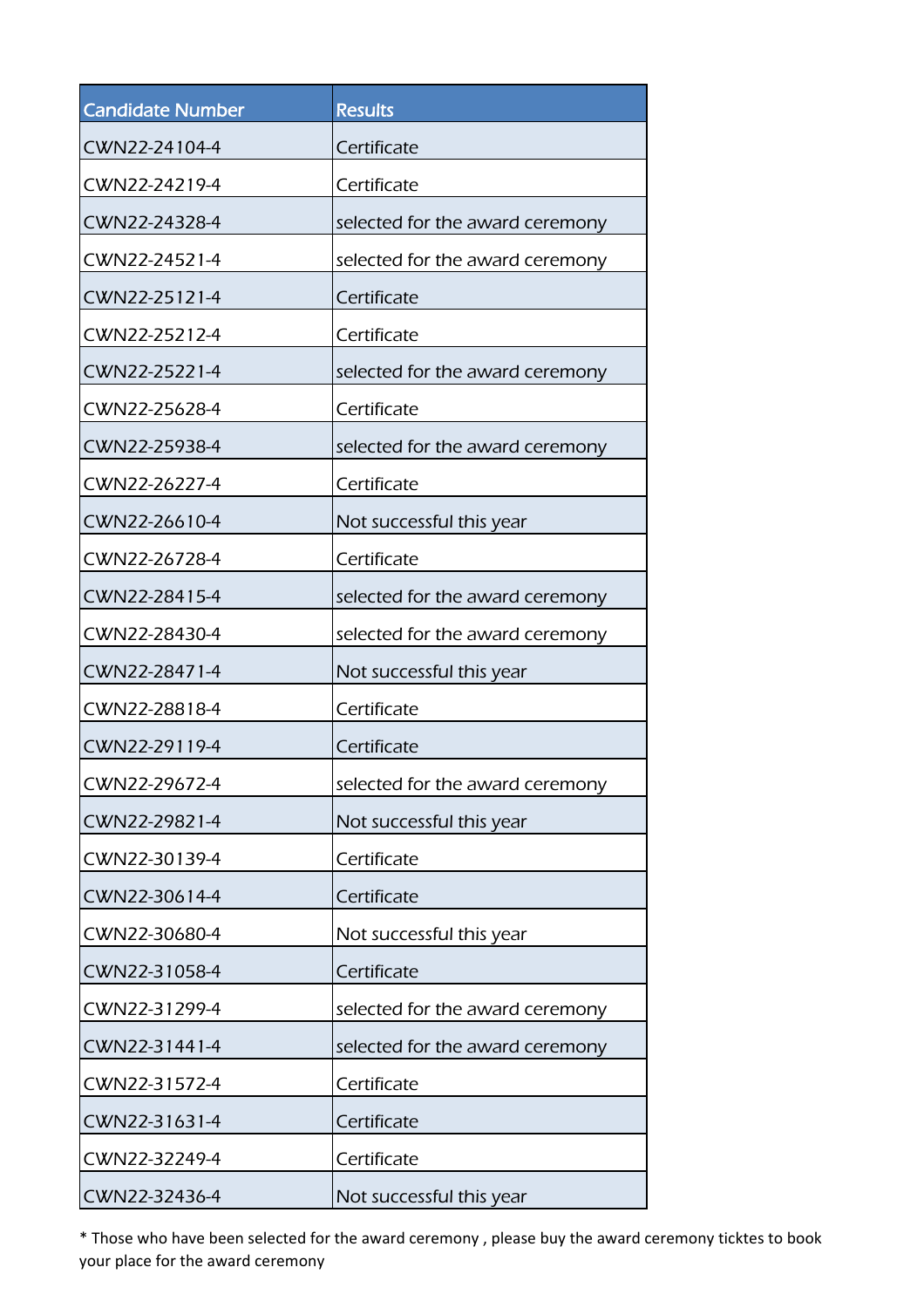| <b>Candidate Number</b> | <b>Results</b>                  |
|-------------------------|---------------------------------|
| CWN22-32463-4           | Not successful this year        |
| CWN22-32672-4           | Certificate                     |
| CWN22-32964-4           | selected for the award ceremony |
| CWN22-33150-4           | Certificate                     |
| CWN22-33825-4           | selected for the award ceremony |
| CWN22-34094-4           | selected for the award ceremony |
| CWN22-34622-4           | selected for the award ceremony |
| CWN22-34747-4           | Certificate                     |
| CWN22-34936-4           | Certificate                     |
| CWN22-35087-4           | Certificate                     |
| CWN22-3541              | Not successful this year        |
| CWN22-35726-4           | Certificate                     |
| CWN22-36176-4           | Certificate                     |
| CWN22-36673-4           | Certificate                     |
| CWN22-36717-4           | selected for the award ceremony |
| CWN22-37485-4           | Not successful this year        |
| CWN22-37516-4           | Certificate                     |
| CWN22-38240-4           | selected for the award ceremony |
| CWN22-38405-4           | Not successful this year        |
| CWN22-38960-4           | selected for the award ceremony |
| CWN22-39035-4           | Certificate                     |
| CWN22-39621-4           | Certificate                     |
| CWN22-39705-4           | Certificate                     |
| CWN22-39731-4           | Certificate                     |
| CWN22-39814-4           | selected for the award ceremony |
| CWN22-40183-4           | Certificate                     |
| CWN22-40470-4           | Certificate                     |
| CWN22-41237-4           | Not successful this year        |
| CWN22-41334-4           | Not successful this year        |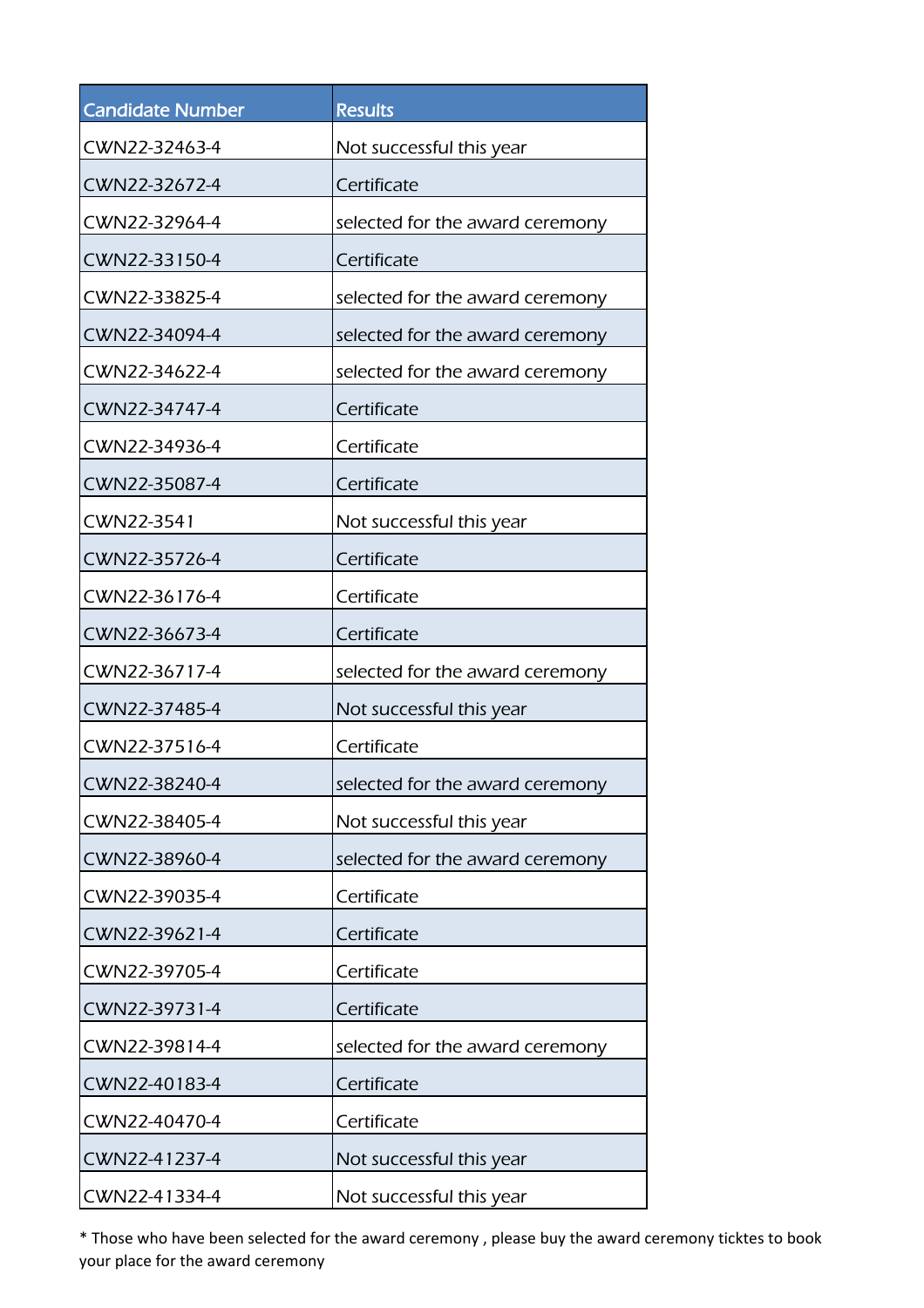| <b>Candidate Number</b> | <b>Results</b>                  |
|-------------------------|---------------------------------|
| CWN22-41461-4           | Not successful this year        |
| CWN22-41729-4           | Certificate                     |
| CWN22-41906-4           | Not successful this year        |
| CWN22-41935-4           | Certificate                     |
| CWN22-41979-4           | Not successful this year        |
| CWN22-42115-4           | Not successful this year        |
| CWN22-42185-4           | Certificate                     |
| CWN22-42406-4           | selected for the award ceremony |
| CWN22-42730-4           | Not successful this year        |
| CWN22-42782-4           | selected for the award ceremony |
| CWN22-43180-4           | Certificate                     |
| CWN22-43564-4           | Certificate                     |
| CWN22-43662-4           | Certificate                     |
| CWN22-43707-4           | Certificate                     |
| CWN22-43809-4           | Certificate                     |
| CWN22-43851-4           | selected for the award ceremony |
| CWN22-44261-4           | selected for the award ceremony |
| CWN22-44909-4           | Certificate                     |
| CWN22-45229-4           | Certificate                     |
| CWN22-45686-4           | Not successful this year        |
| CWN22-45761-4           | Certificate                     |
| CWN22-45873-4           | Not successful this year        |
| CWN22-45968-4           | selected for the award ceremony |
| CWN22-45978-4           | Certificate                     |
| CWN22-46113-4           | selected for the award ceremony |
| CWN22-46827-4           | selected for the award ceremony |
| CWN22-47253-4           | selected for the award ceremony |
| CWN22-47620-4           | selected for the award ceremony |
| CWN22-47808-4           | Not successful this year        |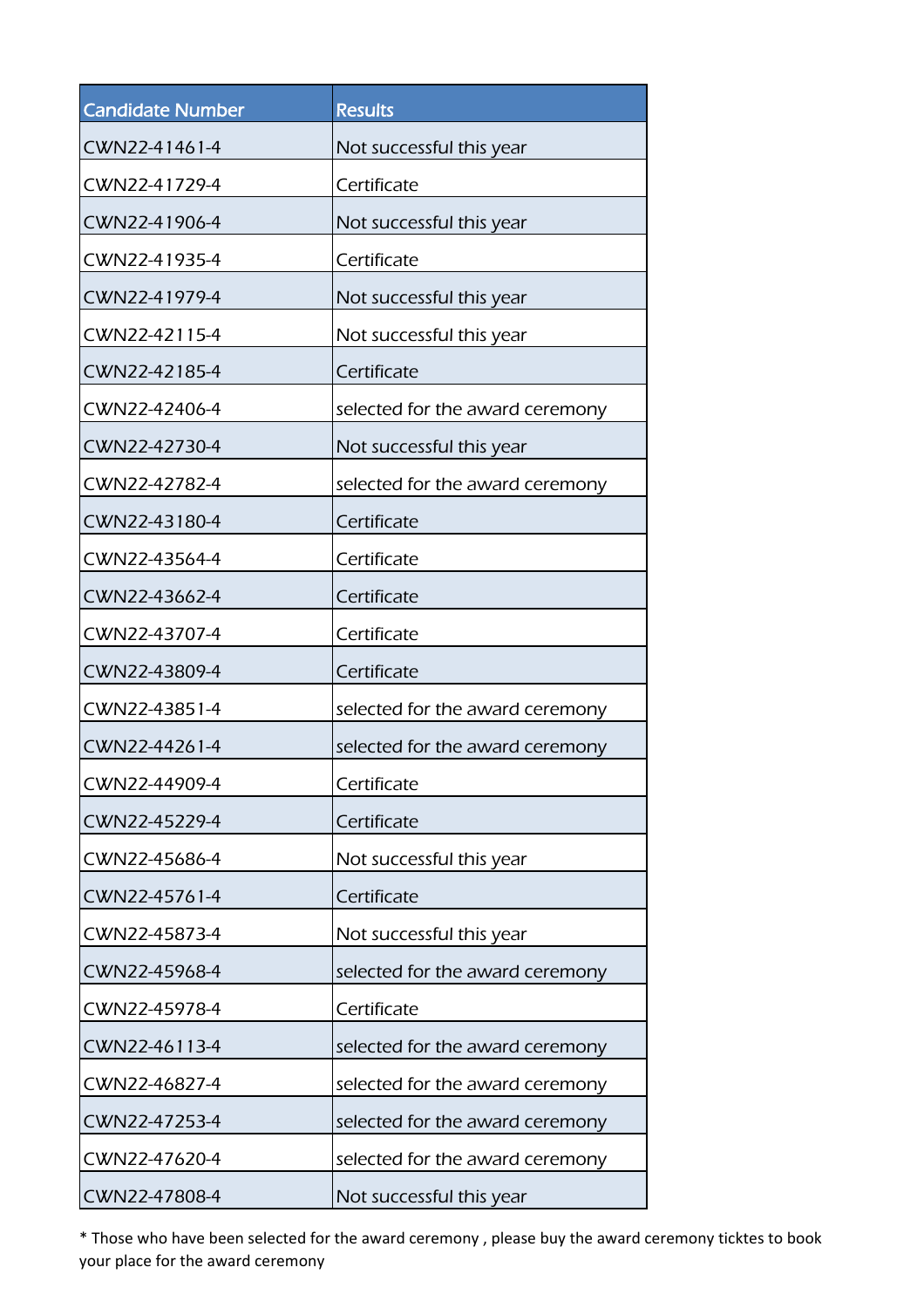| <b>Candidate Number</b> | <b>Results</b>                  |
|-------------------------|---------------------------------|
| CWN22-48303-4           | Not successful this year        |
| CWN22-48337-4           | Certificate                     |
| CWN22-48450-4           | Not successful this year        |
| CWN22-48681-4           | selected for the award ceremony |
| CWN22-48704-4           | selected for the award ceremony |
| CWN22-48828-4           | Certificate                     |
| CWN22-48895-4           | Certificate                     |
| CWN22-49033-4           | selected for the award ceremony |
| CWN22-49281-4           | Not successful this year        |
| CWN22-49693-4           | selected for the award ceremony |
| CWN22-49780-4           | selected for the award ceremony |
| CWN22-49895-4           | selected for the award ceremony |
| CWN22-50365-4           | Not successful this year        |
| CWN22-50719-4           | Not successful this year        |
| CWN22-51089-4           | Certificate                     |
| CWN22-51590-4           | Certificate                     |
| CWN22-51630-4           | selected for the award ceremony |
| CWN22-52239-4           | Certificate                     |
| CWN22-52814-4           | selected for the award ceremony |
| CWN22-52847-4           | Not successful this year        |
| CWN22-53040-4           | Not successful this year        |
| CWN22-53052-4           | selected for the award ceremony |
| CWN22-53080-4           | selected for the award ceremony |
| CWN22-53176-4           | Not successful this year        |
| CWN22-53644-4           | Not successful this year        |
| CWN22-54053-4           | selected for the award ceremony |
| CWN22-55558-4           | Certificate                     |
| CWN22-55605-4           | Certificate                     |
| CWN22-56291-4           | Certificate                     |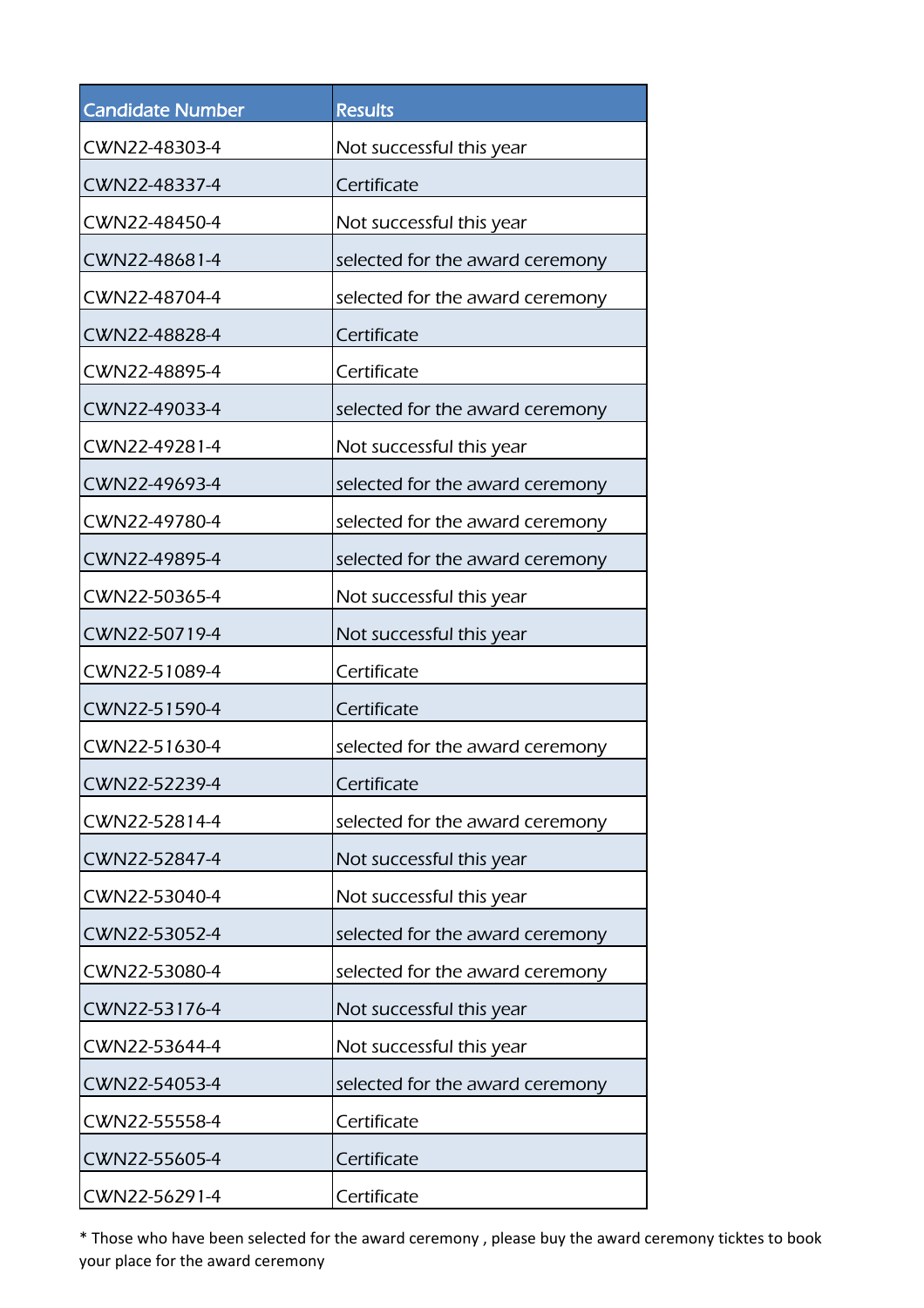| <b>Candidate Number</b> | <b>Results</b>                  |
|-------------------------|---------------------------------|
| CWN22-57073-4           | Not successful this year        |
| CWN22-57353-4           | Not successful this year        |
| CWN22-57587-4           | selected for the award ceremony |
| CWN22-57657-4           | selected for the award ceremony |
| CWN22-57789-4           | Certificate                     |
| CWN22-57918-4           | selected for the award ceremony |
| CWN22-57941-4           | Certificate                     |
| <b>CWN22-58</b>         | Certificate                     |
| CWN22-58104-4           | selected for the award ceremony |
| CWN22-58159-4           | Certificate                     |
| CWN22-58223-4           | Certificate                     |
| CWN22-58244-4           | selected for the award ceremony |
| CWN22-58732-4           | selected for the award ceremony |
| CWN22-58818-4           | selected for the award ceremony |
| CWN22-59540-4           | Certificate                     |
| CWN22-59654-4           | Certificate                     |
| CWN22-59889-4           | Certificate                     |
| CWN22-60389-4           | selected for the award ceremony |
| CWN22-60586-4           | Certificate                     |
| CWN22-61342-4           | Certificate                     |
| CWN22-61835-4           | Certificate                     |
| CWN22-62233-4           | selected for the award ceremony |
| CWN22-62307-4           | Certificate                     |
| CWN22-62583-4           | Not successful this year        |
| CWN22-63309-4           | Certificate                     |
| CWN22-63359-4           | Not successful this year        |
| CWN22-63527-4           | Not successful this year        |
| CWN22-63803-4           | Certificate                     |
| CWN22-64186-4           | selected for the award ceremony |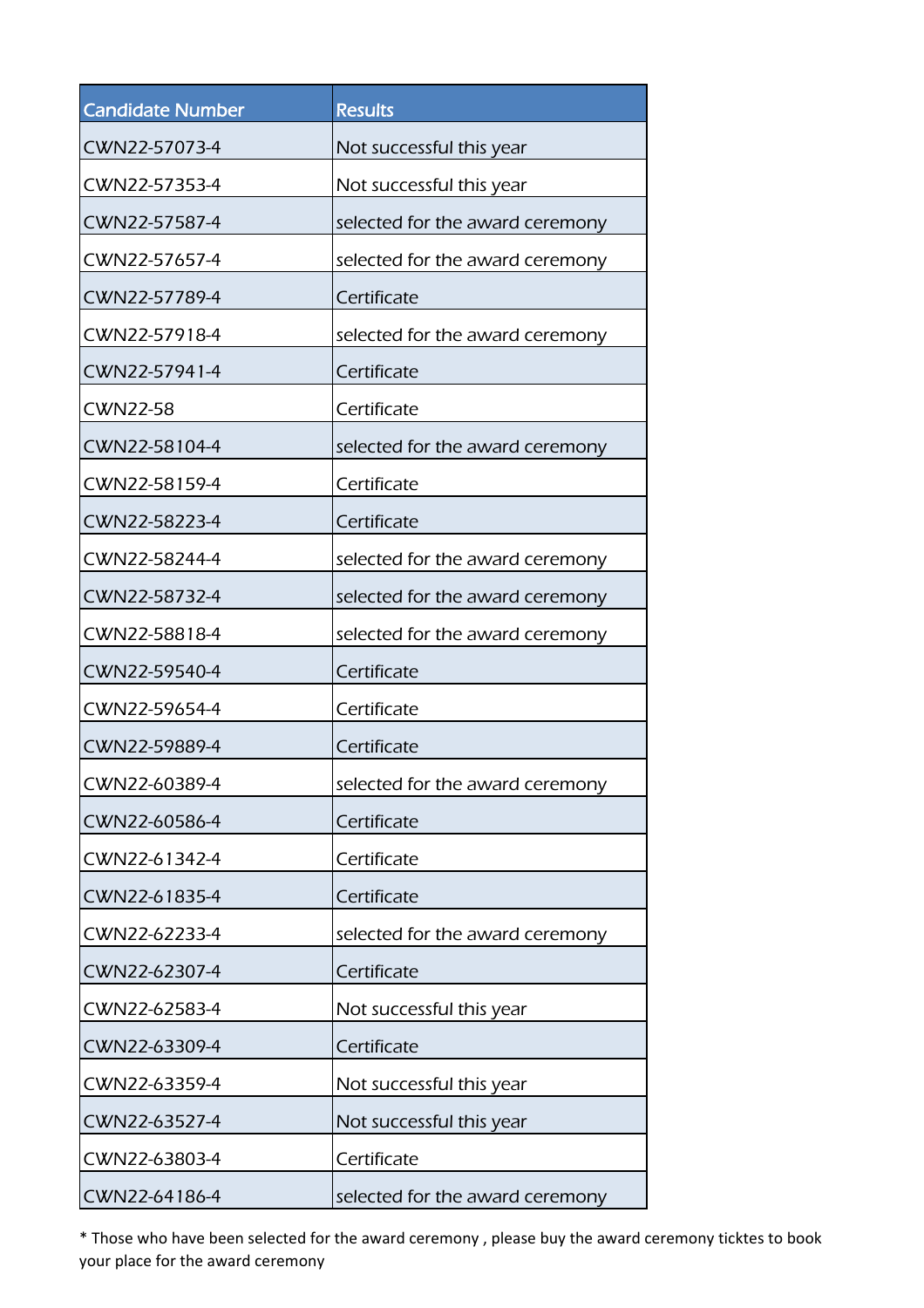| <b>Candidate Number</b> | <b>Results</b>                  |
|-------------------------|---------------------------------|
| CWN22-64325-4           | Certificate                     |
| CWN22-64360-4           | selected for the award ceremony |
| CWN22-64482-4           | selected for the award ceremony |
| CWN22-64773-4           | Certificate                     |
| CWN22-65492-4           | selected for the award ceremony |
| CWN22-65656-4           | Certificate                     |
| CWN22-65898-4           | selected for the award ceremony |
| CWN22-66142-4           | selected for the award ceremony |
| CWN22-66287-4           | Certificate                     |
| CWN22-66443-4           | Certificate                     |
| CWN22-67061-4           | Certificate                     |
| CWN22-67161-4           | selected for the award ceremony |
| CWN22-67206-4           | selected for the award ceremony |
| CWN22-67744-4           | selected for the award ceremony |
| CWN22-68198-4           | selected for the award ceremony |
| CWN22-68237-4           | Certificate                     |
| CWN22-68276-4           | selected for the award ceremony |
| CWN22-68915-4           | selected for the award ceremony |
| CWN22-69249-4           | selected for the award ceremony |
| CWN22-69266-4           | selected for the award ceremony |
| CWN22-69513-4           | selected for the award ceremony |
| CWN22-70190-4           | selected for the award ceremony |
| CWN22-70417-4           | Certificate                     |
| CWN22-70486-4           | Certificate                     |
| CWN22-70563-4           | Certificate                     |
| CWN22-70842-4           | selected for the award ceremony |
| CWN22-71124-4           | selected for the award ceremony |
| CWN22-71241-4           | Certificate                     |
| CWN22-71319-4           | selected for the award ceremony |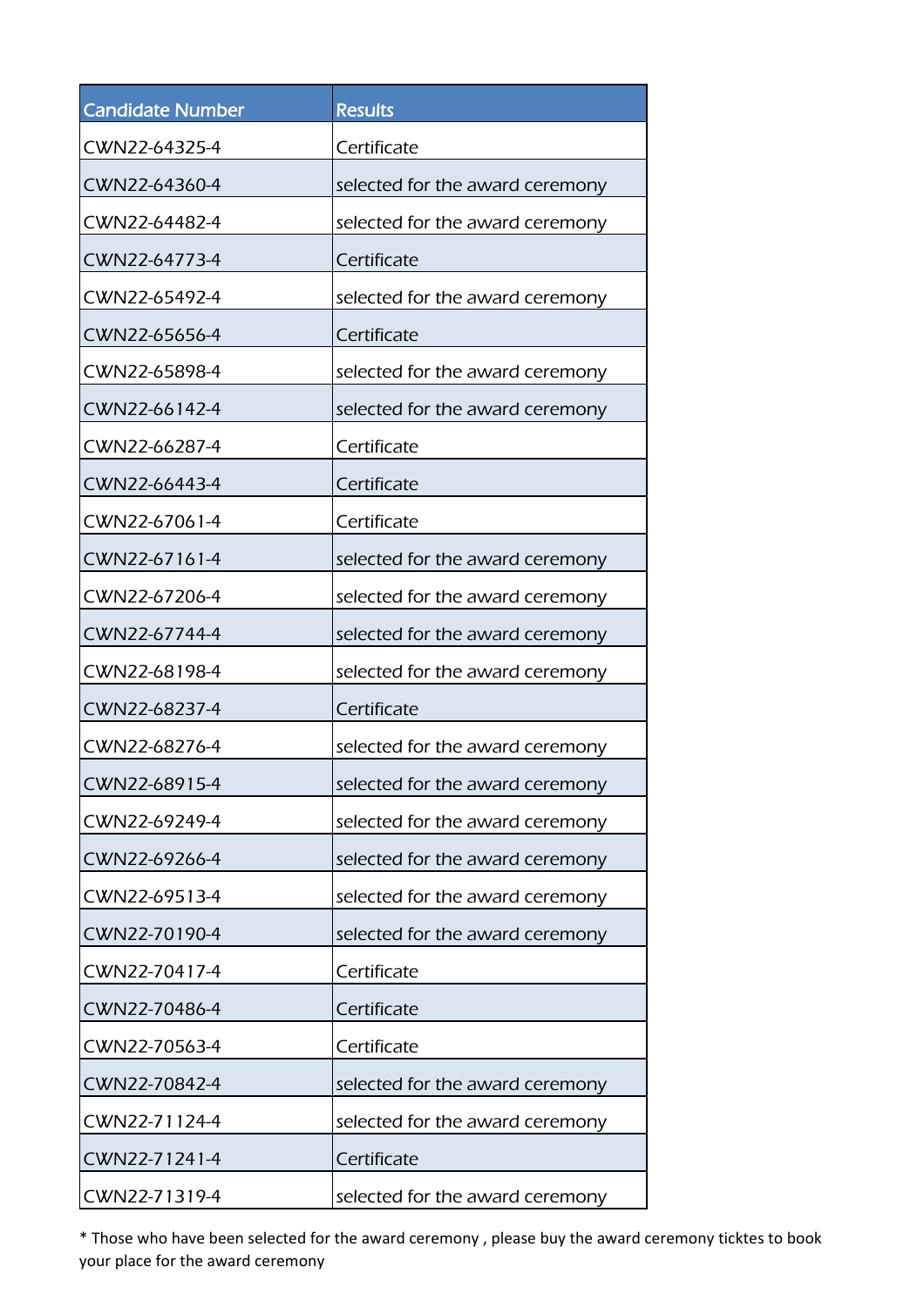| <b>Candidate Number</b> | <b>Results</b>                  |
|-------------------------|---------------------------------|
| CWN22-71371-4           | Certificate                     |
| CWN22-71379-4           | Certificate                     |
| CWN22-71510-4           | selected for the award ceremony |
| CWN22-71558-4           | selected for the award ceremony |
| CWN22-71613-4           | Not successful this year        |
| CWN22-71859-4           | Not successful this year        |
| CWN22-72320-4           | Certificate                     |
| CWN22-72447-4           | selected for the award ceremony |
| CWN22-72826-4           | Not successful this year        |
| CWN22-73316-4           | Not successful this year        |
| CWN22-73367-4           | Not successful this year        |
| CWN22-73470-4           | Certificate                     |
| CWN22-73937-4           | selected for the award ceremony |
| CWN22-74284-4           | selected for the award ceremony |
| CWN22-74907-4           | Certificate                     |
| CWN22-75127-4           | selected for the award ceremony |
| CWN22-75528-4           | Certificate                     |
| CWN22-75615-4           | Certificate                     |
| CWN22-75629-4           | selected for the award ceremony |
| CWN22-76353-4           | selected for the award ceremony |
| CWN22-76532-4           | selected for the award ceremony |
| CWN22-76573-4           | Certificate                     |
| CWN22-76743-4           | selected for the award ceremony |
| CWN22-77049-4           | Certificate                     |
| CWN22-77172-4           | selected for the award ceremony |
| CWN22-77402-4           | selected for the award ceremony |
| CWN22-78012-4           | Certificate                     |
| CWN22-78079-4           | Certificate                     |
| CWN22-78447-4           | selected for the award ceremony |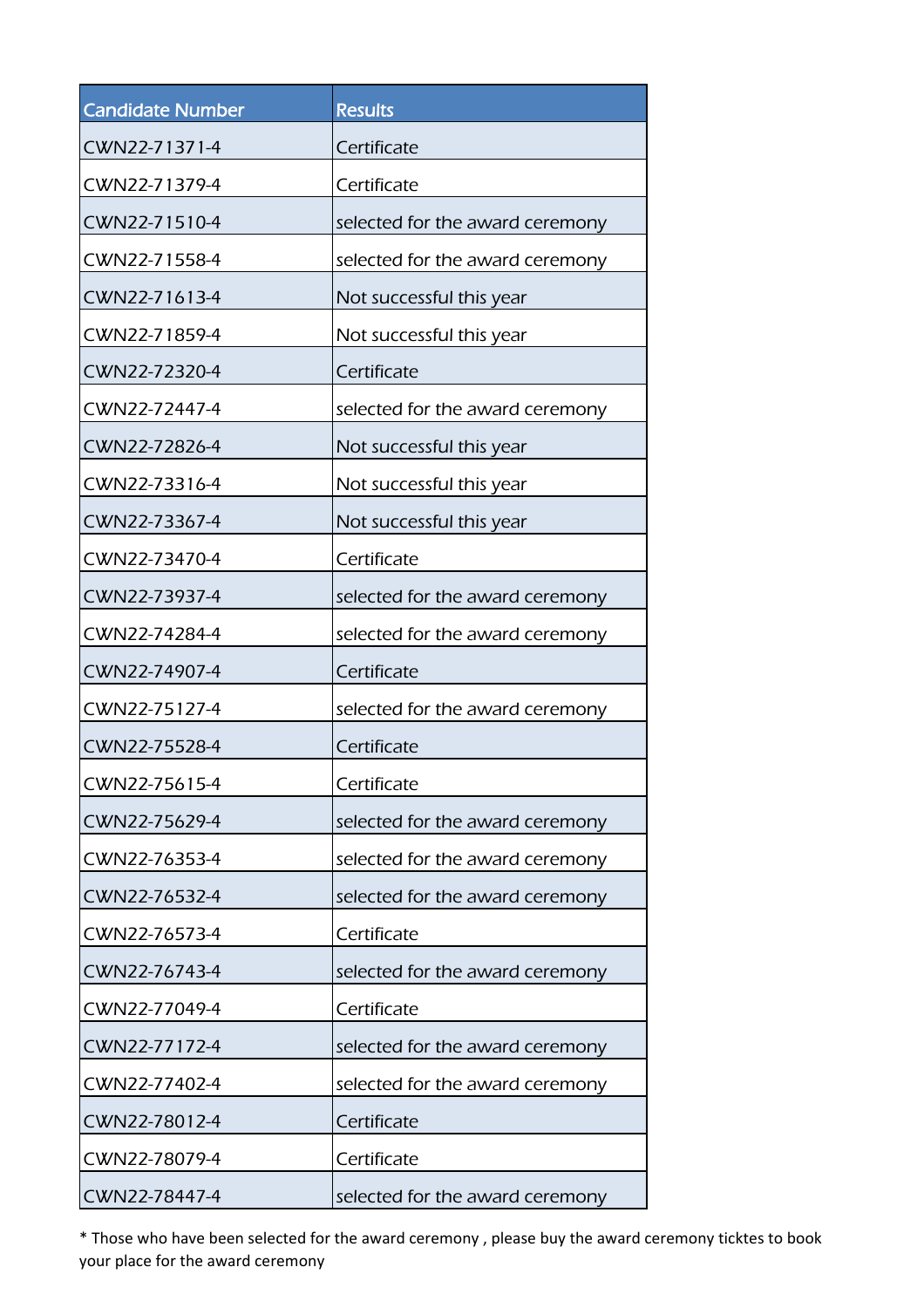| <b>Candidate Number</b> | <b>Results</b>                  |
|-------------------------|---------------------------------|
| CWN22-79097-4           | Certificate                     |
| CWN22-79840-4           | Certificate                     |
| CWN22-80148-4           | selected for the award ceremony |
| CWN22-80168-4           | selected for the award ceremony |
| CWN22-80319-4           | Certificate                     |
| CWN22-80398-4           | Certificate                     |
| CWN22-81336-4           | Certificate                     |
| CWN22-81950-4           | selected for the award ceremony |
| CWN22-82317-4           | selected for the award ceremony |
| CWN22-82600-4           | Certificate                     |
| CWN22-82956-4           | Certificate                     |
| CWN22-83034-4           | selected for the award ceremony |
| CWN22-83068-4           | selected for the award ceremony |
| CWN22-83259-4           | Not successful this year        |
| CWN22-83435-4           | Certificate                     |
| CWN22-84029-4           | Certificate                     |
| CWN22-84487-4           | Certificate                     |
| CWN22-85043-4           | Not successful this year        |
| CWN22-85051-4           | Certificate                     |
| CWN22-85221-4           | selected for the award ceremony |
| CWN22-85520-4           | Not successful this year        |
| CWN22-85770-4           | selected for the award ceremony |
| CWN22-85903-4           | selected for the award ceremony |
| CWN22-86026-4           | selected for the award ceremony |
| CWN22-86423-4           | selected for the award ceremony |
| CWN22-86565-4           | selected for the award ceremony |
| CWN22-87518-4           | Certificate                     |
| CWN22-87883-4           | selected for the award ceremony |
| CWN22-87925-4           | selected for the award ceremony |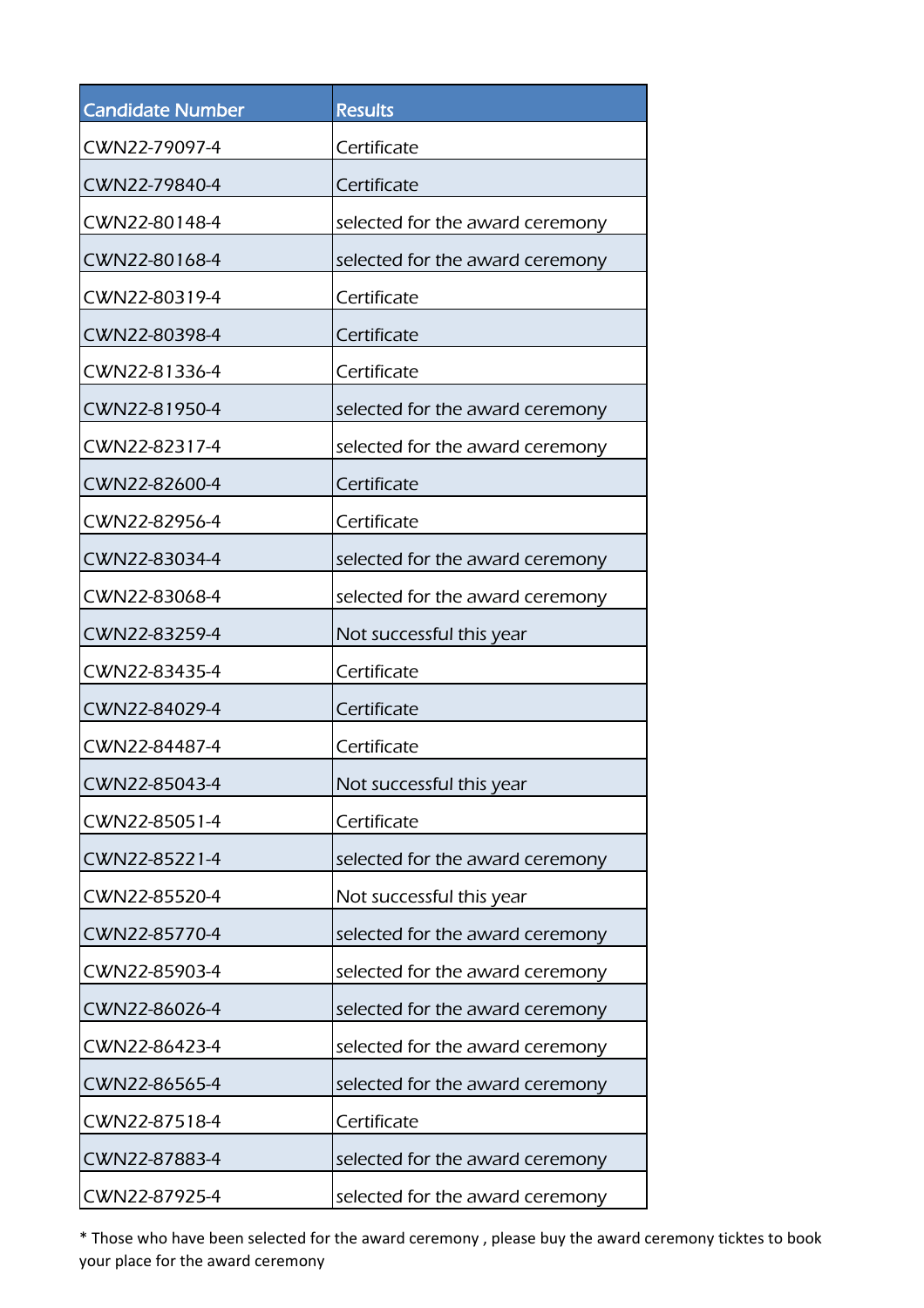| <b>Candidate Number</b> | <b>Results</b>                  |
|-------------------------|---------------------------------|
| CWN22-88048-4           | selected for the award ceremony |
| CWN22-88127-4           | Certificate                     |
| CWN22-88196-3           | selected for the award ceremony |
| CWN22-88552-3           | Not successful this year        |
| CWN22-88628-4           | selected for the award ceremony |
| CWN22-88814-4           | Certificate                     |
| CWN22-88951-4           | Certificate                     |
| CWN22-89049-4           | Certificate                     |
| CWN22-89413-4           | Certificate                     |
| CWN22-89484-4           | Not successful this year        |
| CWN22-90009-4           | selected for the award ceremony |
| CWN22-90155-4           | Not successful this year        |
| CWN22-90159-4           | selected for the award ceremony |
| CWN22-91300-4           | Certificate                     |
| CWN22-91458-4           | Certificate                     |
| CWN22-91668-4           | selected for the award ceremony |
| CWN22-91907-4           | selected for the award ceremony |
| CWN22-92861-4           | Not successful this year        |
| CWN22-93015-4           | Certificate                     |
| CWN22-93036-4           | Not successful this year        |
| CWN22-93292-4           | Certificate                     |
| CWN22-94276-4           | selected for the award ceremony |
| CWN22-94536-4           | Certificate                     |
| CWN22-94638-4           | Certificate                     |
| CWN22-95356-4           | selected for the award ceremony |
| CWN22-95682-4           | Not successful this year        |
| CWN22-95794-4           | selected for the award ceremony |
| CWN22-95855-4           | selected for the award ceremony |
| CWN22-96417-4           | Not successful this year        |